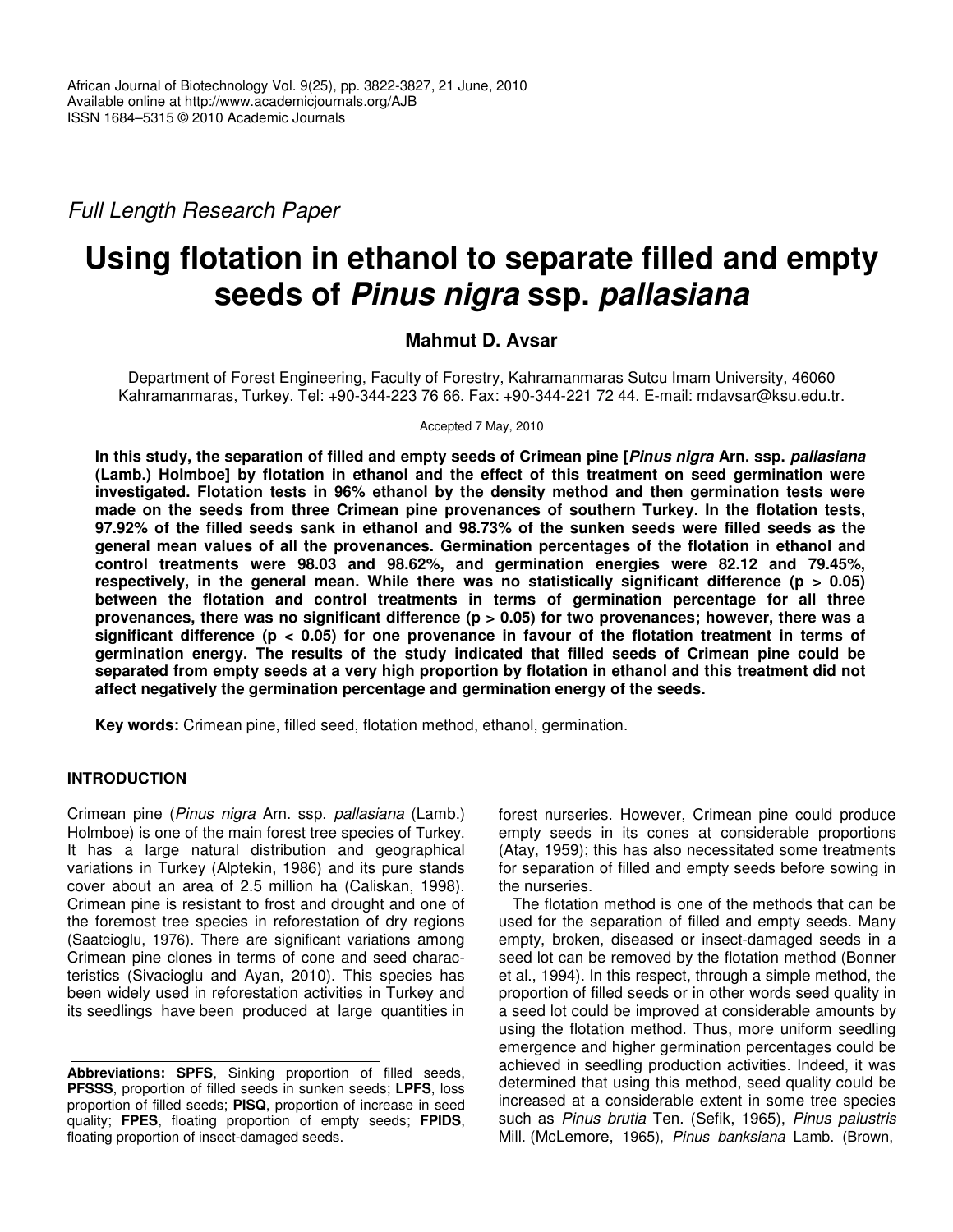1967), *Pinus glabra* Walt. (Barnett, 1970), *Cupressus sempervirens* L. var*. horizontalis* (Mill.) Gord. (Avsar, 2002a, b), *Juniperus excelsa* Bieb. (Gultekin et al., 2003) and *Casuarina equisetifolia* Forst (Sivakumar et al., 2007).

Various liquid media such as water (Sefik, 1965; Avsar, 2002b), n-pentane (McLemore, 1965), ether (Brown, 1967), ethanol (Barnett, 1970; Avsar, 2002a), sodium chloride solution (Gultekin et al., 2003) and petroleum ether (Sivakumar et al., 2007) could be used in separating filled and empty seeds by the flotation method. It is quite important not to damage the seed embryo and consequently seed germination ability during or after the flotation treatment by these liquids that have different densities. On the other hand, when Crimean pine seeds are left in water, the seeds generally float in water. In this respect, there are benefits in making studies on the use of flotation in a liquid with lower density than water such as ethanol.

In this study, the possibilities of using flotation in ethanol for the separation of filled and empty seeds of Crimean pine were investigated. For this, flotation tests were carried out in ethanol on the seeds from different Crimean pine provenances, germination tests were made to determine the effect of flotation in ethanol on seed germination and the data obtained were evaluated.

## **MATERIALS AND METHODS**

## **Seed material**

In this study, seeds of three different Crimean pine provenances from southern Turkey were used. While seeds of Goksun-Buyukcamurlu and Pos-Sogukoluk provenances were obtained from newly collected seeds by the forest enterprises in 2005, seeds of Andirin-Akifiye provenance were obtained from seeds dry stored at 4°C for about 1 year in cold store of Serinyol Forest Nursery. 1000-seed weights were found according to the International Seed Testing Association (ISTA) rules (Anonymous, 1985) and on the seeds estimated to be filled. 1000-seed weights of the seeds from Goksun-Buyukcamurlu, Andirin-Akifiye and Pos-Sogukoluk provenances were 27.72, 37.77 and 29.37 g, respectively. The mean 1000-seed weight of Crimean pine seeds is 22.50 g (Atay, 1959).

#### **Flotation tests**

Flotation tests were carried out according to the density method (Simak, 1973). A 600-ml beaker was filled up to its half with 96% ethanol (density =  $0.79$  g/cm<sup>3</sup>), 50-seed randomly selected from normal-looking seeds of Crimean pine was left in the beaker. After about 1 min, floating and sunken seeds were removed separately from the beaker; then each seed was recorded as filled, empty or insect-damaged by the cutting test. These tests were repeated four times for each provenance. Thus, flotation tests were carried out on a total of 600 seeds as 3-provenance x 50-seed x 4-replication.

Success of flotation tests was determined with evaluation of two different proportions. One of them was the sinking proportion of filled seeds (SPFS) and the other was the proportion of filled seeds

in sunken seeds (PFSSS) (Jones et al., 2002). The test in which these two proportions were higher, were evaluated as more successful. In addition, the loss proportion of filled seeds (LPFS), proportion of increase in seed quality (PISQ), floating proportion of empty seeds (FPES) and floating proportion of insect-damaged seeds (FPIDS) were also calculated separately for each provenance. In order to find the proportion of increase in seed quality, the initial proportion of filled seeds was subtracted from the proportion of filled seeds obtained after flotation test and the obtained value was divided by the initial proportion of filled seeds.

Statistical analysis was performed to determine whether there was a statistically significant difference in terms of the sinking proportion of filled seeds and the proportion of filled seeds in sunken seeds among Crimean pine provenances. While the Kruskal-Wallis H-test, a non-parametric test, was applied for the sinking proportion of filled seeds; one way analysis of variance (ANOVA) was applied after the data were arcsin(p)<sup>1/2</sup> transformed and then Duncan's multiple range test (Kalipsiz, 1981) to determine different groups was made for the proportion of filled seeds in sunken seeds.

#### **Germination tests**

A 600-ml beaker was half-filled with ethanol, 300 normal-looking seeds of Crimean pine were randomly selected and immersed in the beaker. After about 1 min, floating and sunken seeds were removed separately from the beaker; the removal of sunken seeds and washing them with water lasted for about 1 min. Thus, it can be said that the seeds contacted with ethanol for a total of 2 min. Then, sunken seeds were washed thoroughly with tap water for few minute to move ethanol from the surface of the seeds and four random samples of 50 seeds each from them were taken for germination test. These treatments were separately repeated for each provenance.

Germination tests were made to determine germination percentage and germination energy of the seeds floated in ethanol and control seeds, to which no flotation was applied. The seeds were placed on filter paper in glass Petri dishes (diameter 9 cm) and four replicates of 50 randomly selected seeds were used for each treatment (flotation and control). The tests were conducted under laboratory conditions ( $25 \pm 1$  °C and normal light) and according to the completely randomized design; the seeds were moistened adequately during the tests. When the radicle extended at least 2 mm, the seeds were considered as germinated. Germinations were checked daily, the test period was 21-day (Anonymous, 1985). Germination percentage was found by the proportion of the number of normally germinated seeds to the number of filled seeds. Germination energy was evaluated by germination percentage of 7th-day (Atay, 1959; Saatcioglu, 1971). The seeds were regarded as abnormally germinated when the radicle did not extend, but cotyledons emerged from seed. Germination tests were carried out on a total of 1200 seeds as 2-treatment x 3-provenance x 50-seed x 4-replicate.

Statistical analysis was performed to determine whether there was a statistically significant difference in terms of germination percentage and germination energy between the flotation in ethanol and control treatments for each Crimean pine provenance. The Mann-Whitney U test, a non-parametric test for germination percentage and t-test (Kalipsiz, 1981) after arcsin(p)<sup>1/2</sup> transformation of the data for germination energy were applied.

When homogeneity of variances was not met, although appropriate transformations of the data obtained were made, the nonparametric tests mentioned above were applied. In all statistical analyses, a confidence level of  $p = 0.05$  was used for statistical significance and the analyses were carried out by using Statistical Package for the Social Sciences (SPSS) 11.5 package.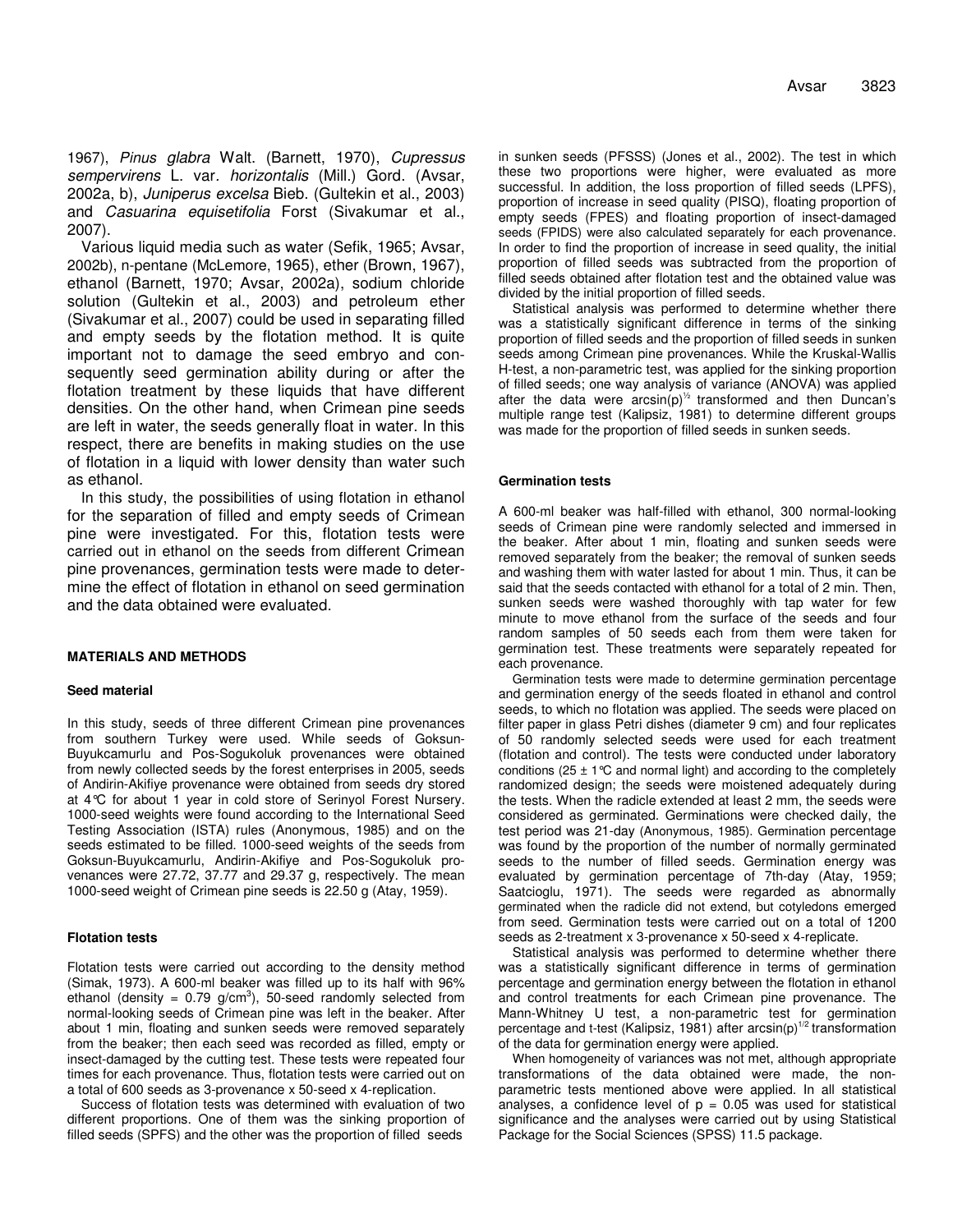|                     | <b>Floating</b> |              |                    |              | <b>Sunken</b> |       |                    |       |
|---------------------|-----------------|--------------|--------------------|--------------|---------------|-------|--------------------|-------|
| <b>Provenance</b>   | <b>Filled</b>   | <b>Empty</b> | Insect-<br>damaged | <b>Total</b> | <b>Filled</b> | Empty | Insect-<br>damaged | Total |
| Goksun-Buyukcamurlu | 2.00            | 10.50        | 0.25               | 12.75        | 36.00         |       | 1.25               | 37.25 |
| Andirin-Akifiye     |                 | 0.75         |                    | 0.75         | 49.25         |       |                    | 49.25 |
| Pos-Sogukoluk       | 0.50            | 17.00        | 0.50               | 18.00        | 31.75         |       | 0.25               | 32.00 |
| General Mean        | 0.83            | 9.42         | 0.25               | 10.50        | 39.00         |       | 0.50               | 39.50 |

**Table 1.** The results of flotation tests in ethanol by Crimean pine provenances.



**Figure 1.** Some proportions obtained in flotation tests in ethanol (as the general mean values).

# **RESULTS**

## **Flotation tests**

The results of flotation tests in ethanol are presented as mean values in Table 1. In Goksun-Buyukcamurlu provenance, 94.74% of the filled seeds sank and 96.64% of the sunken seeds were filled seeds. In this provenance, with a loss of 5.26% in the filled seeds, an increase of 27.16% was achieved in seed quality by increase of the proportion of filled seeds from 76.00 to 96.64%. In addition, all of the empty seeds and 16.67% of the insectdamaged seeds floated.

In Andirin-Akifiye provenance, all of the filled seeds sank and all of the sunken seeds were filled seeds. In this provenance, with a loss of 0% in the filled seeds, an increase of 1.52% was achieved in seed quality by increase of the proportion of filled seeds from 98.50 to 100.00%. In addition, all of the empty seeds floated and insect-damaged seeds were not encountered in the tests.

In Pos-Sogukoluk provenance, 98.45% of the filled seeds sank and 99.22% of the sunken seeds were filled seeds. In this provenance, with a loss of 1.55% in the filled seeds, an increase of 53.83% was achieved in seed quality by increase of the proportion of filled seeds from 64.50 to 99.22%. Moreover, all of the empty seeds and

66.67% of the insect-damaged seeds floated.

According to the general mean values of three provenances of Crimean pine, 97.92% of the filled seeds sank and 98.73% of the sunken seeds were filled seeds. Thus, with a loss of 2.08% in the filled seeds, an increase of 23.94% was achieved in seed quality by increase of the proportion of filled seeds from 79.66 to 98.73%. Besides, all of the empty seeds and 33.33% of the insectdamaged seeds floated in ethanol (Figure 1).

The Kruskal-Wallis H-test showed that there was a statistically significant difference among Crimean pine provenances in terms of the sinking proportion of filled seeds ( $\chi^2$  = 6.611; p = 0.037). According to the results of one way ANOVA, there was a nearly statistically significant difference among Crimean pine provenances in terms of the proportion of filled seeds in sunken seeds  $(f = 4.173; p = 0.052)$ ; and the provenances were divided into two different groups (group I: Goksun-Buyukcamurlu and Pos-Sogukoluk; group II: Pos-Sogukoluk and Andirin-Akifiye) by Duncan's multiple range test.

# **Germination tests**

Germination percentages of the flotation and control treatments were determined to be respectively, 98.98 and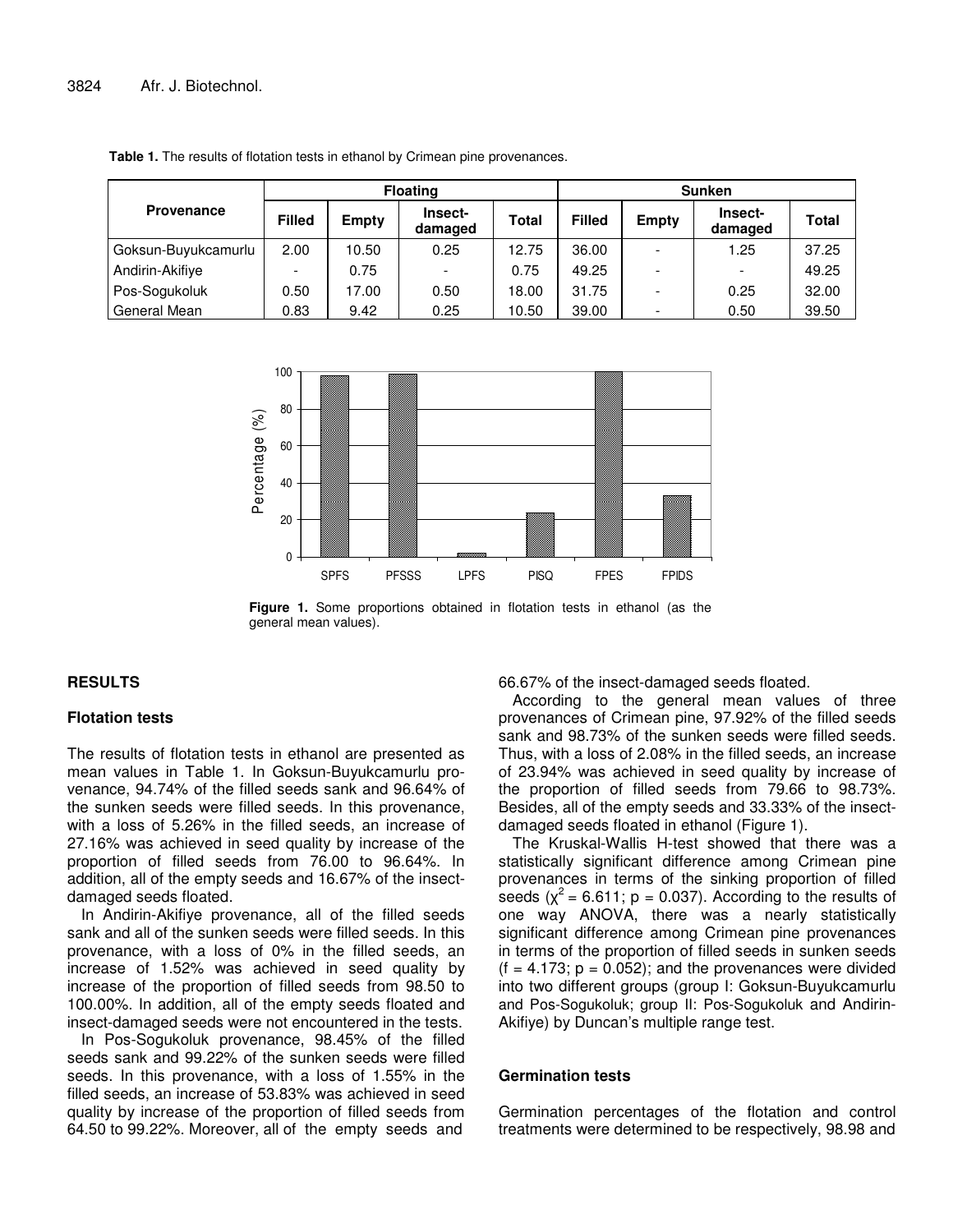|                   |                  | Days  |       |       |        |  |  |
|-------------------|------------------|-------|-------|-------|--------|--|--|
| <b>Provenance</b> | <b>Treatment</b> | 7     | 10    | 14    | 21     |  |  |
| Goksun-           | Flotation        | 93.37 | 97.46 | 97.98 | 98.98  |  |  |
| Buyukcamurlu      | Control          | 91.98 | 97.33 | 98.92 | 100.00 |  |  |
|                   | Flotation        | 57.16 | 86.98 | 96.10 | 97.19  |  |  |
| Andirin-Akifiye   | Control          | 53.76 | 85.33 | 94.85 | 96.89  |  |  |
|                   | Flotation        | 95.83 | 97.92 | 97.92 | 97.92  |  |  |
| Pos-Sogukoluk     | Control          | 92.60 | 97.86 | 98.97 | 98.97  |  |  |
| General Mean      | Flotation        | 82.12 | 94.12 | 97.33 | 98.03  |  |  |
|                   | Control          | 79.45 | 93.51 | 97.58 | 98.62  |  |  |

**Table 2.** Germination percentages by the treatments and days in Crimean pine provenances.



**Figure 2.** Germination percentages of the flotation and control treatments by days (as the general mean values).

100.00% for Goksun-Buyukcamurlu provenance, 97.19 and 96.89% for Andirin-Akifiye provenance, 97.92 and 98.97% for Pos-Sogukoluk provenance. According to the general mean values of three provenances of Crimean pine, germination percentages of these treatments were 98.03 and 98.62%, respectively (Table 2, Figure 2).

The results of the Mann-Whitney U test showed that there was no statistically significant difference between the flotation and control treatments in terms of germination percentage in Goksun-Buyukcamurlu  $(z = -$ 1.512;  $p = 0.131$ , Andirin-Akifiye ( $z = -0.289$ ;  $p = 0.773$ ) and Pos-Sogukoluk  $(z= -1.348; p = 0.178)$  provenances.

Germination energies of the flotation and control treatments were found to be respectively, 93.37 and 91.98% for Goksun-Buyukcamurlu provenance, 57.16 and 53.76% for Andirin-Akifiye provenance, 95.83 and 92.60% for Pos-Sogukoluk provenance. According to the general mean values of three provenances of Crimean pine, germination energies of these treatments were 82.12 and 79.45%, respectively (Table 2, Figure 2).

The results of t-test showed that there was no statis-

tically significant difference between the flotation and control treatments in terms of germination energy in Goksun-Buyukcamurlu ( $t = 0.588$ ;  $p = 0.578$ ) and Andirin-Akifiye (t  $= 0.365$ ;  $p = 0.728$ ) provenances; but there was a significant difference in favour of the flotation treatment in Pos-Sogukoluk provenance  $(t = 2.623; p = 0.039)$ .

## **DISCUSSION**

At the end of flotation tests, it was determined that 97.92% of the filled seeds sank in ethanol and 98.73% of the sunken seeds were filled seeds, as the general mean values. Thus, in spite of a loss of 2.08% in the filled seeds, an increase of 23.94% was achieved in seed quality. In addition, all of the empty seeds and 33.33% of the insect-damaged seeds floated in ethanol. Namely, empty seeds were completely separated in ethanol, unlike insect-damaged seeds of which only a certain part was separated. These results indicate that filled and empty seeds of Crimean pine could be separated from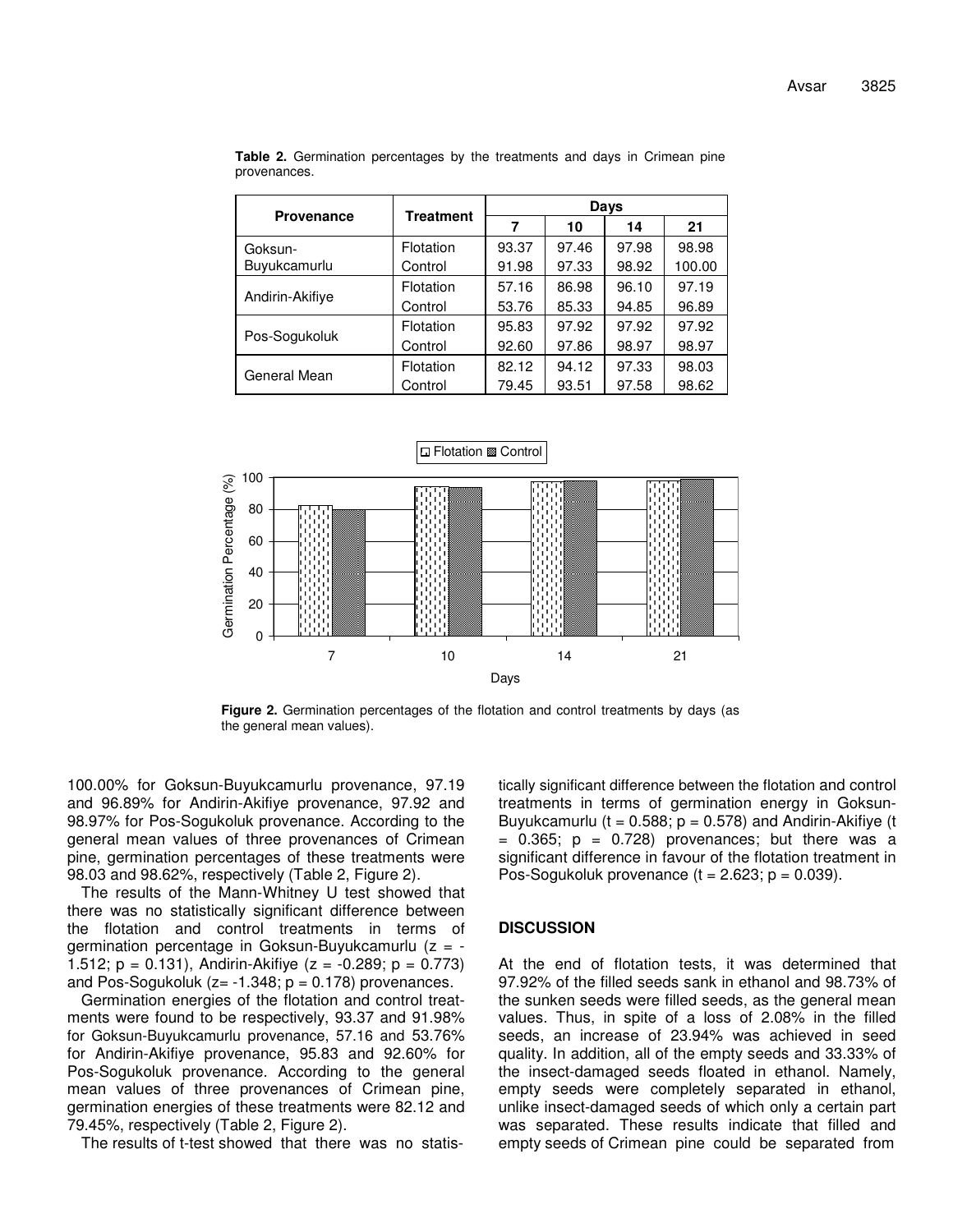each other at a very high proportion by flotation in 96% ethanol. It was reported that filled seeds are separated from empty seeds by flotation in 95% ethanol in *P. nigra* Arnold (Karschon, 1961) and in *P. glabra* Walt. (Barnett, 1970) as well. But flotation in 95% ethanol did not give good results in *Larix laricina* (Du Roi) K. Koch (Eavy and Houseweart, 1987).

The separation of filled and empty seeds of Crimean pine could be made by the Steigsichter apparatus, which makes a mean error of 3% (Atay, 1959). When the mean error rates in the present study were considered as 2.08% for the sinking proportion of filled seeds and 1.27% for the proportion of filled seeds in sunken seeds, it was seen that the error rate in flotation in ethanol was lower than the error rate in this apparatus. In Crimean pine, the separation of filled and empty seeds may also be in question by light or dark coloured seeds with a certain error rate. Indeed, Atay (1959) determined that 83.50% of the light coloured seeds were empty seeds and 79.90% of the dark coloured seeds were filled seeds in Crimean pine, as the mean values. It is obvious that the error rate of a separation to be made by the colour of the seeds will be relatively high. Furthermore, it is required to consider that while both the Steigsichter apparatus and a separation by seed colour could be generally used in laboratory studies, flotation in ethanol could be used in both laboratory and nursery studies.

There was a statistically significant difference ( $p \leq 0.05$ ) among Crimean pine provenances in terms of both the sinking proportion of filled seeds and the proportion of filled seeds in sunken seeds. This shows that these relative values obtained after flotation in ethanol could vary to a certain extent by the provenances, as well. However, these values were essentially very high in all three provenances. Similarly, Jones et al. (2002) found considerable variability among seed collections in response to separation in 95% ethanol in *Betula occidentalis* (Hook.).

The proportions of increase achieved in seed quality at the end of flotation tests differed widely by the provenances. Indeed, the highest proportion of increase in seed quality was achieved in Pos-Sogukoluk provenance (53.83%), followed by Goksun-Buyukcamurlu (27.16%) and Andirin-Akifiye (1.52%) provenances. As seen, this proportion was the highest in Pos-Sogukoluk provenance, in which the proportion of empty seeds was the highest, and was lowest in Andirin-Akifiye provenance, in which the proportion of empty seeds was the lowest. Namely, if the proportion of empty seeds in a Crimean pine seed lot is much higher, the proportion of increase achieved in seed quality at the end of flotation in ethanol would also be so high. Avsar (2002a) also achieved an increase of 17.40% in seed quality (36.71% by the method in the present study) with a loss of 2.11% in filled seeds at the end of flotation in 50% ethanol in *C. sempervirens* L. var*. horizontalis* (Mill.) Gord.

In germination tests, as the general mean values, ger-

mination percentages of the flotation and control treatments were 98.03 and 98.62%; and germination energies for these two treatments were 82.12 and 79.45%, respectively. Atay (1959) reported that the mean germination percentage and germination energy of Crimean pine seeds were 91.30 and 62.00%, respectively. Thus, in the present study, relatively higher proportions of germination were obtained for each of the two treatments than the reported values. Because Crimean pine seeds do not exhibit seed dormancy (Saatcioglu, 1971), the seeds germinated at a very high proportions under normal conditions. Additionally, Crimean pine seeds can keep their high germination capacity at the end of eight-year cold storage period at 5 - 7°C (Atay et al., 1970).

It was determined that while there was no statistically significant difference ( $p > 0.05$ ) between the flotation and control treatments in terms of germination percentage in all three provenances of Crimean pine; there was no significant difference ( $p > 0.05$ ) in the two provenances, but there was a significant difference ( $p < 0.05$ ) in favour of the flotation treatment in the one provenance (Pos-Sogukoluk) in terms of germination energy. Moreover, the values of germination percentage and germination energy of the flotation and control treatments were quite close to each other in all three provenances. Thus, it can be said that flotation in ethanol did not mainly have a negative impact on the germination percentage and germination energy of Crimean pine seeds. Barnett (1970) also noted that viability of *P. glabra* Walt. seeds subjected to flotation in 95% ethanol did not decrease.

The contact of the seed coat with ethanol lasted for about 2 min in the study. It is understood that this period did not make a detrimental effect on the seed embryos and consequently germination percentage and germination energy of Crimean pine seeds. Schmidt (2000) stated that alcohols are poisonous to seed embryos; thus, potential damage is dependent on the liquid and the absorption rate, which depends on the seed coat structure and the period of exposure.

In the study, it was determined that germination energy of the flotation treatment was statistically higher than that of the control treatment in Pos-Sogukoluk provenance. This indicates that germination energy of the seeds from some provenances could increase at the end of flotation in ethanol and then washing thoroughly with tap water. Atay (1959) reported that soaking the seeds in water for 1 - 2 h at room temperature accelerated the seed germination of Crimean pine.

It is seen that flotation in 96% ethanol gave successful results with a very high proportion in separating filled and empty seeds and did not affect negatively the germination percentage and germination energy of the seeds in Crimean pine. In this respect, taking into account the conditions applied in the study, using flotation in ethanol could be recommended to separate filled and empty seeds in Crimean pine.